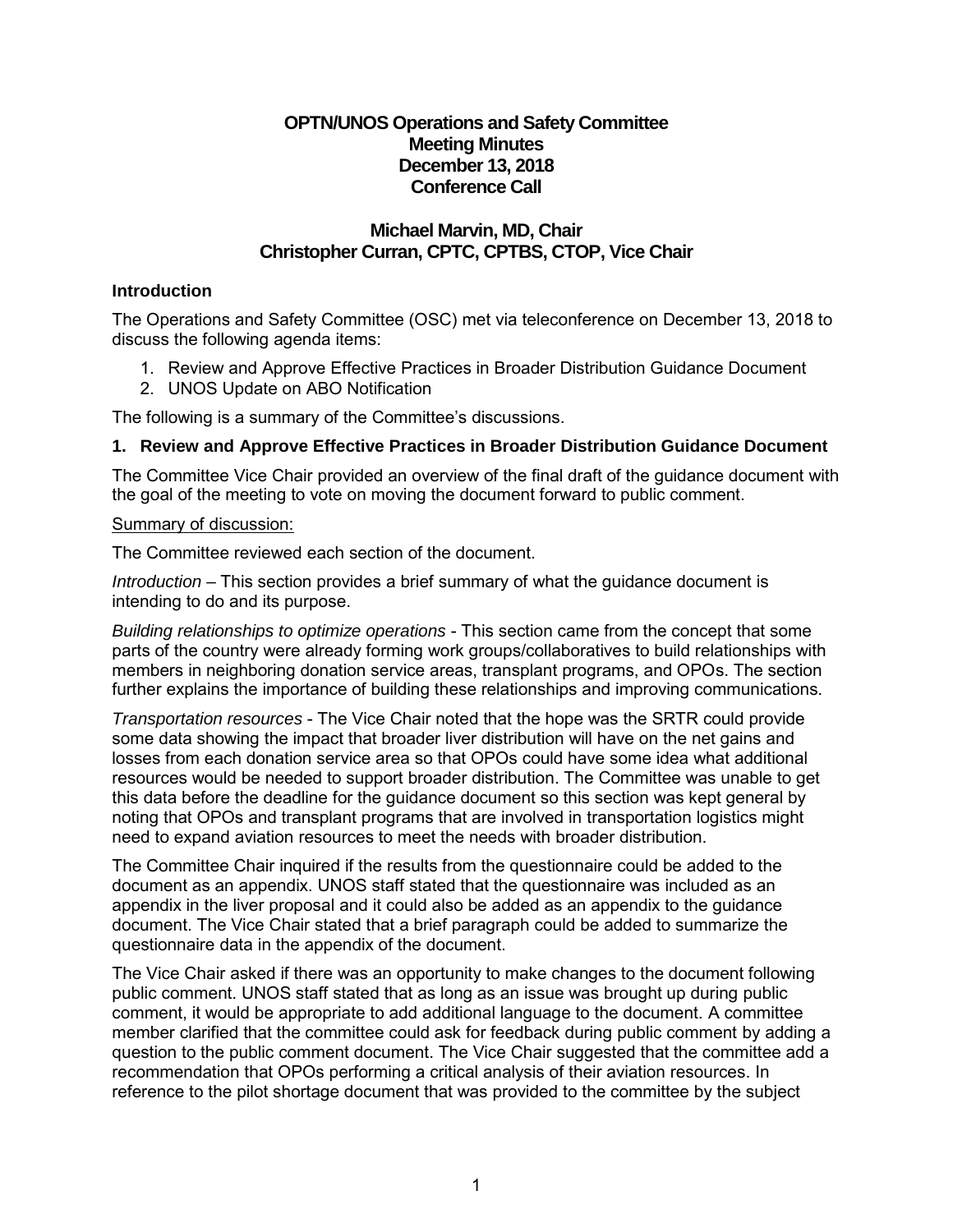matter expert, the Vice Chair suggested that the committee add a reference to this document and recommend that OPOs develop systems to support broader distribution.

*Streamlining communications* – This section includes recommendations to make enhancements to DonorNet® and also highlights a current functionality that allows members to "follow a donor" with regards to the operating room time. This section also addresses the benefits of sharing images, including diagnostic studies, CTs, bronchoscopies, other video imaging files. The Committee included a reference to a previous guidance document that was developed in 2012 that gave guidance on organ photos and the importance of sharing organ photos with transplant programs that were considering organs. The last paragraph of this section provides a recommendation to have the module in DonorNet for the sharing of post-recovery donor information so there is a consistency in the reporting of information to transplant programs.

*Histocompatibility considerations* - This section of the document was developed with collaboration from the Histocompatibility Committee. There was an issue raised by Member Quality on item 3 of the transplant center section. The concern raised was that there may be confusion between the unacceptable antigens in the wait list screening patients off match runs and the concept of virtual cross match. UNOS staff clarified that the concern voiced by Member Quality (MQ) was that it is not trying to imply that the antigen data entered in the candidate record serves as a virtual crossmatch with the donor when the match is generated. This is due to the fact that the match run is in no way intended to serve as the virtual crossmatch. The Vice Chair asked if there was any proposal from MQ on alternative language to this. UNOS staff stated that there was no alternative language proposed; they only wanted to bring this concern to the committee's attention. The Vice Chair agreed with MQ's sentiment that the match run and the screening process is not a virtual crossmatch, but when candidates are screened off matches because of unacceptable antigens, it essentially is doing a virtual crossmatch or excluding candidates based on unacceptable antigens that a transplant program has deemed unacceptable. What this particular statement is trying to say is to add the antigens thoughtfully because it may have unintended consequences of screening someone off a list. The Vice Chair asked for thoughts on the need to add anything additional to clarify this point.

UNOS staff proposed the use of a link referencing a Transplant Pro article providing more information on pre-transplant crossmatch requirements. The Vice Chair asked if this information was put up by the Histocompatibility Committee. UNOS staff stated that the article was created in conjunction with a number of committees. The Vice Chair stated that this resource would be great to use in the document as a reference. The committee agreed not to change the guidance document because what the document is trying to address is that some centers do not want to enter unacceptable and instead want to "see them all" but yet they are not really practicing this way because they are filtering them out after the match run.

The Vice Chair stated that when having this discussion with the Histocompatibility Committee, it was determined that the recommendation on if all unacceptable were entered should come from the Histocompatibility Committee, rather than the Operations and Safety Committee. It was clarified that the recommendation in this section does not say the match run is doing the virtual crossmatch.

*Organ allocation procedures* - This section addresses effective wait list management and continues on to discuss data validation of donor information. UNOS staff solicited information from the Organ Center about their experience. When the Organ Center is asked to perform organ allocation they perform a validation of the data. They discovered that 3% of the time they find data that is inaccurate that results in the need for rerunning a match run. This demonstrates that inaccurate donor information could disadvantage patients and should therefore be a process for making sure that data is accurate so that there are accurate lists.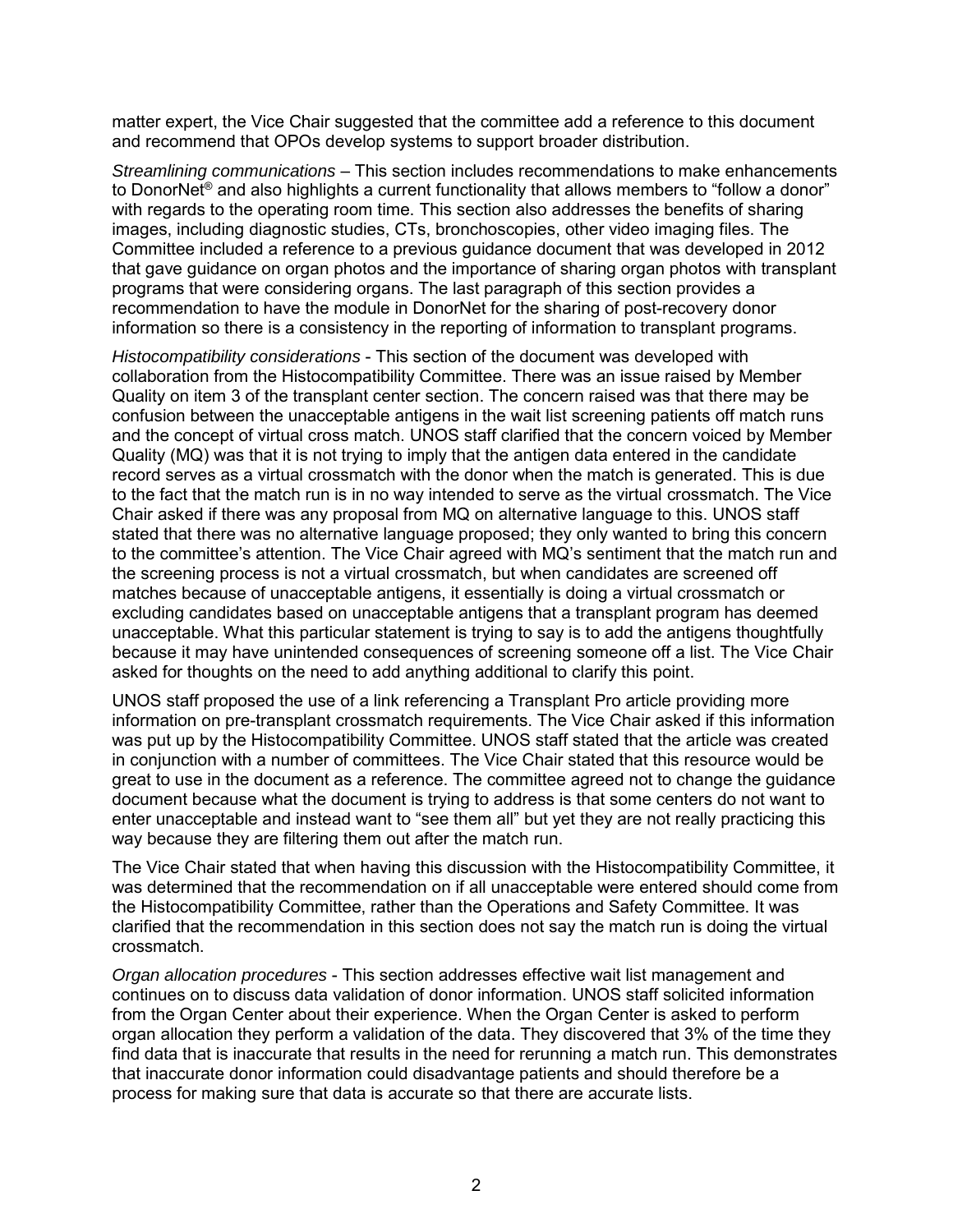This section also recommends that OPOs wait to run lists until they are ready to allocate so that the most current information will ensure appropriate identification of candidates based on their status or medical urgency.

The Vice Chaired moved on to the next part of this section, which discussed back up offers. A recent policy change now requires a response within an hour from the time of notification. Transplant centers are encouraged to respond for multiple candidates rather than just the one candidate they are being offered the organ for. It has been found that when sending out an offer to a transplant program, they will enter a provisional yes for one patient and then they are sent another notification. The provisional yes has morphed into a placeholder and it should be used if actually considering an organ at a transplant program. A member stated that they were unsure of how this section would come across in public comment because it addresses a matter of controversy that does exist. Another member stated that this section accurately reflects the discussions the committee had on this topic. The Committee Chair stated that the wording of the comment may be too strong and proposed to soften the wording so that it will read that the provisional yes "at times" may have devolved into a placeholder when the offer is for a backup candidate"

A member proposed using the provisional yes definition provided by OPTN policy. The Committee reviewed the current definition and the Vice Chair proposed the committee recommend that the definition is made more specific. Another member stated that sometimes as a transplant center receives an offer, the yes really is provisional because there is not enough information given at the time to make a decision. The Vice Chair stated that the intent of this section is to address that if there is an instance where this is a backup and the organ would go to this offer if the primary declines the offer, there should be some effort to determine if the transplant program is interested for that candidate. The Vice Chair proposed to leave the language in this section as is and move on to the other sections of the document to review. The committee had no additional comments for this section.

*Establishing the time of organ recovery* - The focus on this section is to encourage OPOs to collaborate with transplant programs during the allocation process. The section goes on to encourage setting the time for recovery of organs being an open and collaborative discussion between the OPO and all parties that may be accepting of organs. The committee had no additional comments to add to this section.

*Organ procurement surgeon models* - This section discussed the various surgeon models that are used, which was discussed in depth during the last committee call. The Vice Chair briefly reviewed new items that were added to this section that discussed OPOs and transplant programs considering, when possible, relying on colleagues in local areas to provide procurement services. The Committee Chair stated that this was an important and great addition to this section, as this proposed process could save time and resources. The committee had no additional comments to add to this section.

*Organ procurement-related billing -* This section explained the billing procedures and recommended that OPOs should inform teams arriving from outside their DSA of the process for submitting invoices for organ procurement. The committee had no additional comments to add to this section.

*Data metrics* - The Vice Chair provided a brief overview of this section which addresses data metrics and how this should be monitored post-implementation of any allocation policy changes. This section also discussed potential transplant recipient (PTR) codes and the recommendation to change them to capture better data in the refusals. The committee had no additional comments to add to this section.